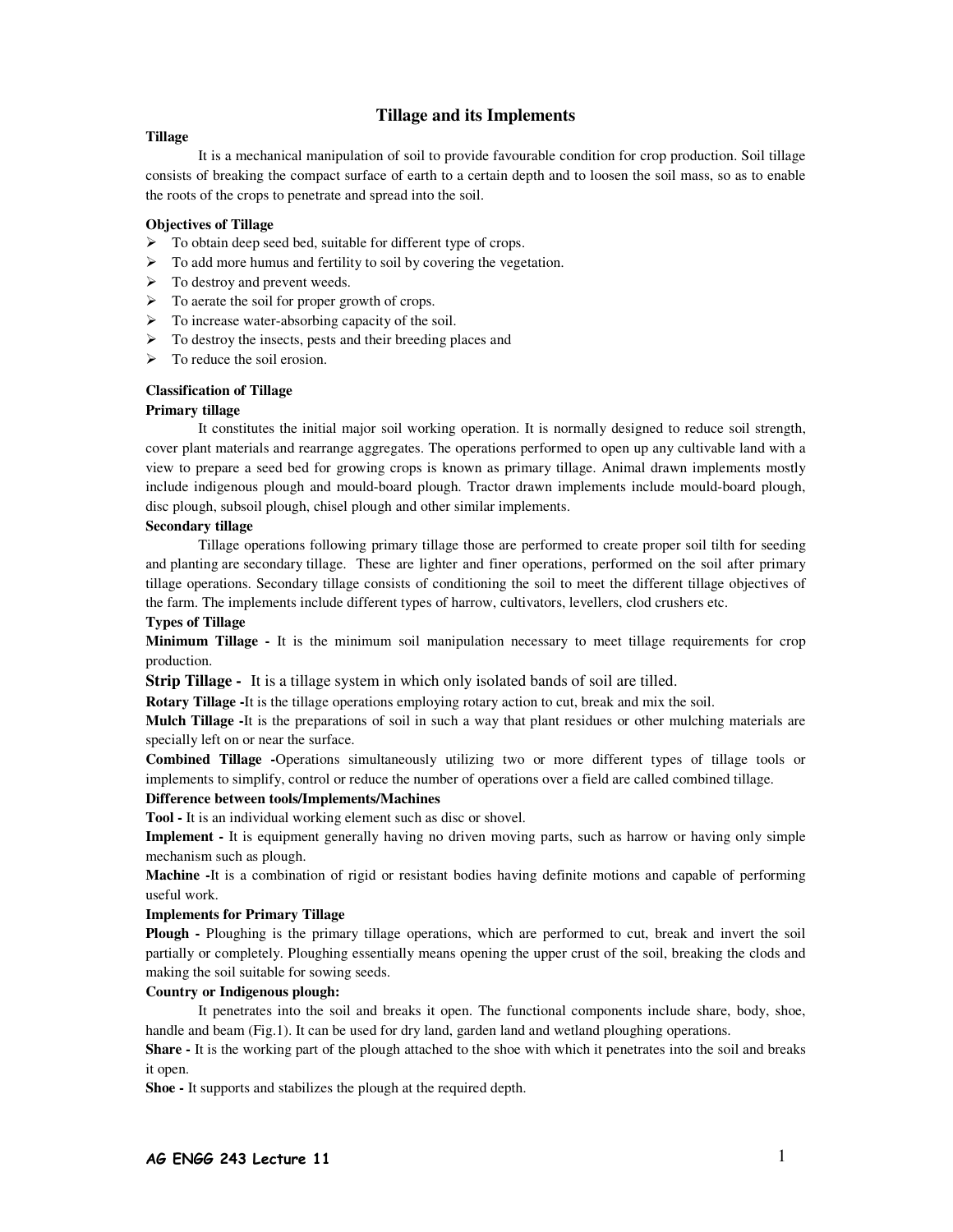**Body -** It is main part of the plough to which the shoe, beam and handle are generally attached. In country plough body and shoe are integral part.

**Beam -** It is generally a long wooden piece, which connects the main body of the plough to the yoke.

**Handle -** A wooden piece vertically attached to the body to enable the operator to control the plough.

## **Operational adjustments**

a. Lowering or raising the beam with respect to the plough body, resulting in a change in the angle of the share with the horizontal plane to increase or decrease the depth of operation.

 b. Changing the length of the beam (body to yoke on the beam) to increase or decrease the depth of operation.

c. The size of the plough is represented by the width of the body.



#### **Mould board plough:**

**Function:** 1) cutting the furrow slice 2) lifting the soil 3) turning the furrow slice and 4) pulverising the soil. **Components** 

M.B. plough consists of (Fig.2 ) Share, Mould board, Land side, Frog and Tail piece.

**Share -** It penetrates into the soil and makes a horizontal cut below the soil surface. It is a sharp, well polished and pointed component. The shares are made of chilled cast iron or steel. The steel mainly contains about 0.70 to 0.80% carbon and about 0.50 to 0.80% manganese besides other minor elements.

**Mouldboard -** The mouldboard is that part of the plough which receives the furrow slice from the share. If lifts, turns and breaks the furrow slice. To suit different soil conditions and crop requirements, mouldboard has been designed in different shapes. The mouldboard is of following types: a) General purpose b) Stubble c) Sod or Breaker and d) Slat.



**i) General purpose -** It is a mouldboard having medium curvature lying between stubble and sod. The sloping of the surface is gradual. It turns the well defined furrow slice and pulverises the soil thoroughly. It has a fairly long mouldboard with a gradual twist, the surface being slightly convex.

**ii) Stubble type -**It is short but broader mouldboard with a relatively abrupt curvature which lifts breaks and turns the furrow slice used in stubble soils. Its curvature is not gradual but it is abrupt along the top edge. This

causes the furrow slice to be thrown off quickly, pulverising it much better than other types of mouldboard. This is best suited to work in stubble soil that is under cultivation for years together. Stubble soil is that soil in which stubble of the plants from the previous crop is still left on the land at the time of ploughing.

**iii) Sod or Breaker type -** It is a long mouldboard with gentle curvature which lifts and inverts the unbroken furrow slice. It is used in tough soil of grasses. It turns over thickly covered soil. This is very useful where complete inversion of soil is required by the farmer.

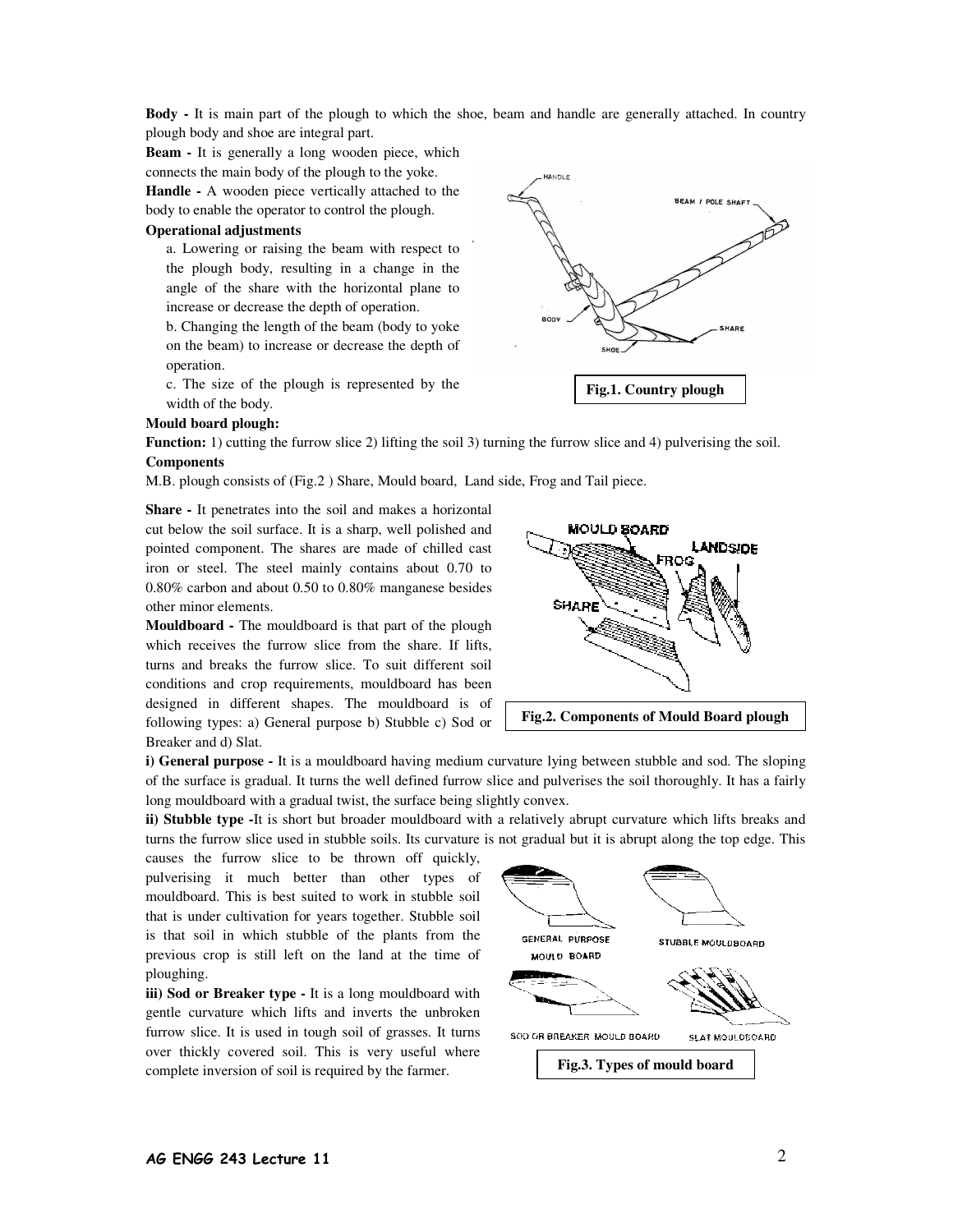**iv) Slat type -** It is a mouldboard whose surface is made of slats placed along the length of the mouldboard, so that there are gaps between the slats. This type of mouldboard is often used, where the soil is sticky, because the solid mouldboard does not scour well in sticky soils.

**C) Land side -** It is the flat plate which bears against and transmits lateral thrust of the plough bottom to the furrow wall. It helps to resist the side pressure exerted by the furrow slice on the mouldboard. It also helps in stabilizing the plough while it is in operations.

**D) Frog -**Frog is that part of the plough bottom to which the other components of the plough bottom are attached. It is an irregular piece of metal. It may be made of cast iron for cast iron ploughs or it may be welded steel for steel ploughs.

**E) Tail piece -** It is an important extension of mouldboard which helps in turning a furrow slice.

### **Plough accessories**

There are a few accessories necessary for plough such as (i) Jointer (ii) Coulter (iii) Gauge wheel (iv) Land wheel and (v) Furrow wheel.

**Jointer -** It is a small irregular piece of metal having a shape similar to an ordinary plough bottom. It looks like a miniature plough. Its purpose is to turn over a small ribbon like furrow slice directly in front of the main plough bottom. This small furrow slice is cut from the left and upper side of the main furrow slice and is inverted so that all trashes on the top of the soil are completely turned down and buried under the right hand corner of the furrow.

**Coulter-** It is a device used to cut the furrow slice vertically from the land ahead of the plough bottom. It cuts the furrow slice from the land and leaves a clear wall. It also cuts trashes which are covered under the soil by the plough. The coulter may be (a) Rolling type disc coulter or (b) Sliding type knife coulter.

**Gauge wheel-** It is an auxiliary wheel of an implement to maintain uniform depth of working. Gauge wheel helps to maintain uniformity in respect of depth of ploughing in different soil conditions. It is usually placed in hanging position.

Land wheel - It is the wheel of the plough, which runs on the ploughed land.

**Front furrow wheel -** It is the front wheel of the plough, which runs in the furrow.

**Rear furrow wheel -** It is the rear wheel of the plough, which runs in the furrow.

## **Adjustment of mouldboard plough**

#### **Vertical suction (Vertical clearance)**

It is the maximum clearance under the land side and the horizontal surface when the plough is resting on a horizontal surface in the working position. It is the vertical distance from the ground, measured at the joining point of share and land side. (Fig.4). It helps the plough to penetrate into the soil to a proper depth. This clearance varies according to the size of the plough.



### **Fig.4. Vertical and horizontal suction**

### **Horizontal suction (Horizontal clearance)**

It is the maximum clearance between the land side and a horizontal plant touching point of share at its gunnel side and heal of land side (Fig. 4). This suction helps the plough to cut the proper width of furrow slice. This clearance varies according to the size of the plough. It is also known as side clearance.

#### **Throat clearance**

It is the perpendicular distance between point of share and lower position of the beam of the plough. **Plough size** 

The size of the mouldboard plough is expressed by width of cut of the soil.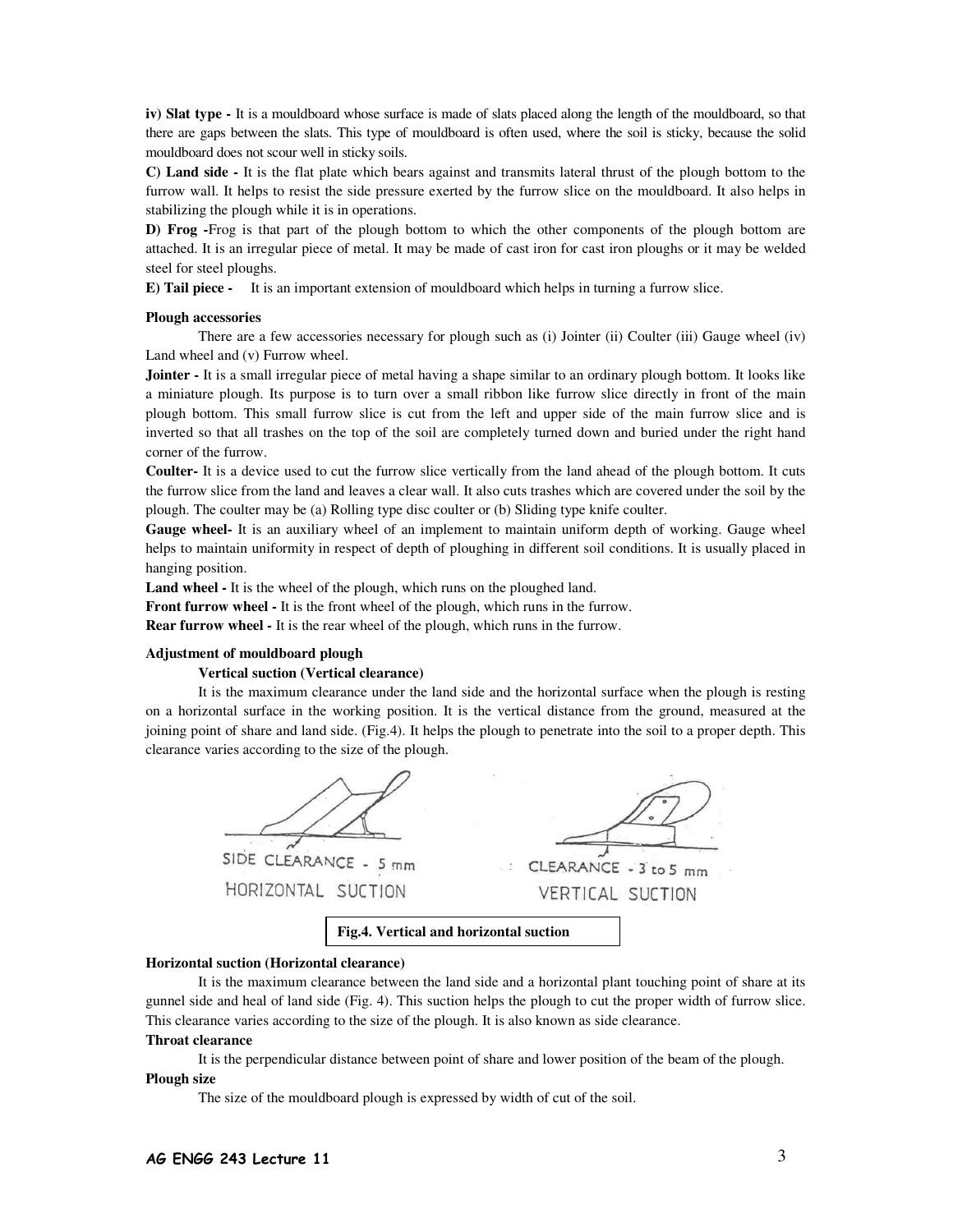**Disc Plough:** It is a plough, which cuts, turns and in some cases breaks furrow slices by means of separately mounted large steel discs. A disc plough is designed with a view of reduce friction by making a rolling plough bottom instead of sliding plough bottom. A disc plough works well in the conditions where mould board plough does not work satisfactorily.

## **dvantages of disc plough**

- ♦ A disc plough can be forced to penetrate into the soil which is too hard and dry for working with a mould board plough.
- It works well in sticky soil in which a mould board plough does not scour.
- It is more useful for deep ploughing.
- It can be used safely in stony and stumpy soil without much danger of breakage.
- ♦ A disc plough works well even after a considerable part of the disc is worn off in abrasive soil.
- It works in loose soil also (such as peat) without much clogging.

# **Disadvantages of disc plough**

- It is not suitable for covering surface trash and weeds as effectively as mouldboard plough does.
- ♦ Comparatively, the disc plough leaves the soil in rough and more cloddy condition than that of mouldboard plough.
- ♦ Disc plough is much heavier than mouldboard plough for equal capacities because penetration of this plough is affected largely by its weight rather than suction. There is one significant difference between mouldboard plough and disc plough i.e. mouldboard plough is forced into the ground by the suction of the plough, while the disc plough is forced into the ground by its own weight.

# **Types of Disc Plough**

Disc ploughs are of two types (i) Standard disc plough and (ii) Vertical disc plough.

# **(i) Standard disc plough**

It consists of steel disc of 60 to 90 cm diameter, set at a certain angle to the direction of travel. Each disc revolves on a stub axle in a thrust bearing, carried at the lower end of a strong stand which is bolted to the plough beam. The angle of the disc to the vertical and to the furrow wall is adjustable. In action, the disc cuts the soil, breaks it and pushes it sideways. There is little inversion of furrow slice as well as little burying of weeds and trashes. The disc plough may be mounted type or trailed type. In mounted disc plough, the side thrust is taken by the wheels of the tractor. Disc is made of heat treated steel of 5 mm to 10 mm thickness. The amount of concavity varies with the diameter of the disc. The approximate values being 8 cm for 60 cm diameter disc and 16 cm for 95 cm diameter. A few important terms connected with disc plough is explained below



## **Fig.5. Standard disc plough**

**Disc -** It is a circular, concave revolving steel plate used for cutting and inverting the soil.

**Disc angle -** It is the angle at which the plane of the cutting edge of the disc is inclined to the direction of travel. Usually the disc angle of good plough varies between 42° to 45°.

**Tilt angle -** It is the angle at which the plane of the cutting edge of the disc is inclined to a vertical line. The tilt angle varies from 15° to 25° for a good plough.

Scraper - It is a device to remove soil that tend to stick to the working surface of a disc.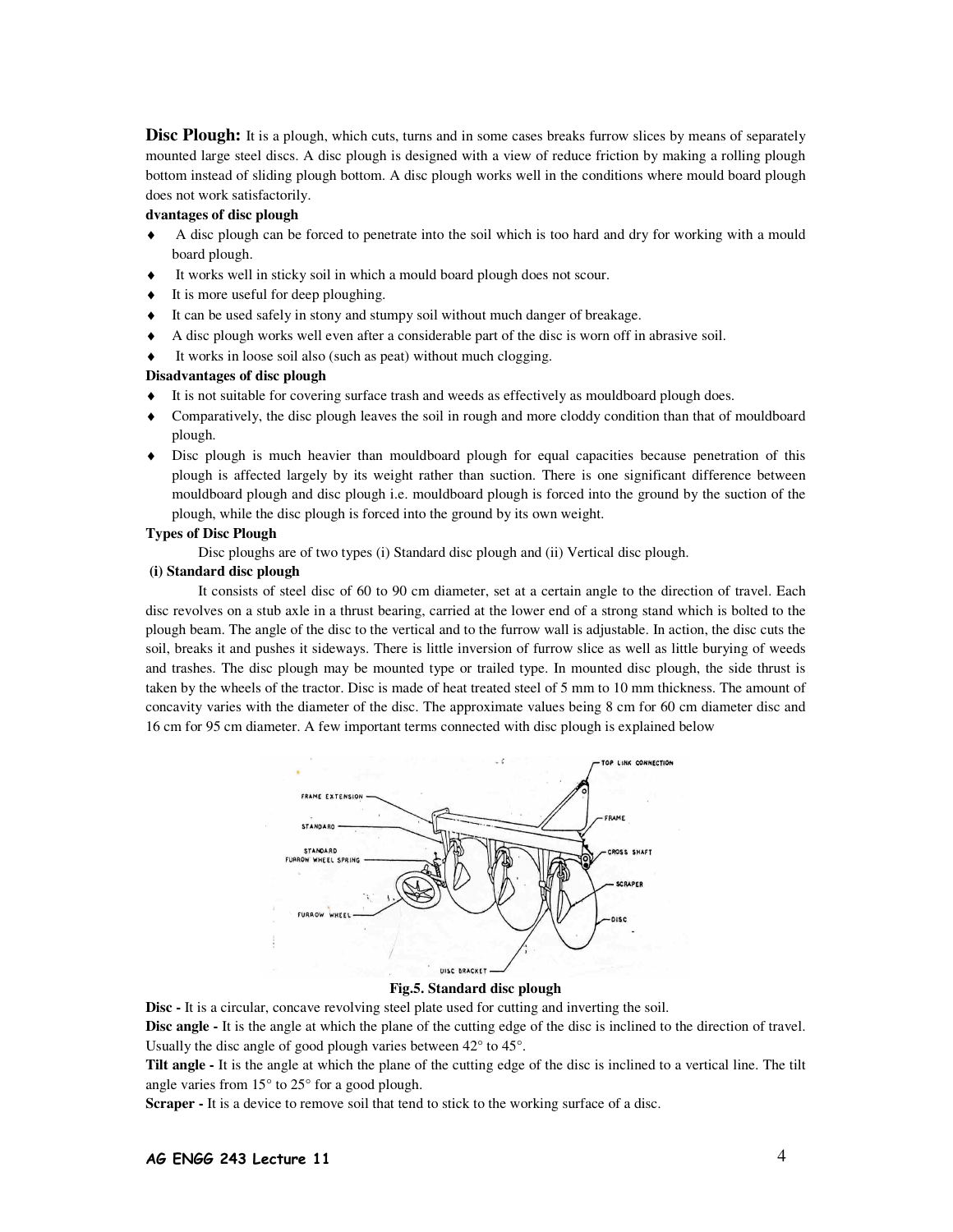

**Fig.6. Angles of disc plough** 

**Concavity -** It is the depth measured at the centre of the disc by placing its concave side on a flat surface. **(ii) Vertical Disc Plough** 

It is the plough which combines the principle of regular disc plough and disc harrow and is used for shallow working in the soil.

## **Draft of disc plough**

The disc plough is lighter in draft than the mouldboard plough, turning same volume of soil in similar conditions. In very hard soil, some extra weight is added to the wheel which increases the draft.

#### **Rotary tiller**

 The rotary cultivator is widely considered to be the most important tool as it provides fine degree of pulverization enabling the necessary rapid and intimate mixing of soil besides reduction in traction demanded by the tractor driving wheels due to the ability of the soil working blades to provide some forward thrust to the cultivating outfit. Rotary tiller is directly mounted to the tractor with the help of three point linkage. The power is transmitted from the tractor PTO (Power Take Off) shaft to a bevel gear box mounted on the top of the unit, through telescopic shaft and universal joint. From the bevel gear box the drive is further transmitted to a power shaft, chain and sprocket transmission system to the rotor. The tynes are fixed to the rotor and the rotor with tynes revolves in the same direction as the tractor wheels. The number of tynes varies from 28 - 54. A levelling board is attached to the rear side of the unit for levelling the tilled soil. A depth control lever with depth wheel provided on either side of the unit ensures proper depth control. The following types of blades are used with the rotor.

- **i. 'L' type blade -** Works well in trashy conditions, they are more effective in cutting weeds and they do not pulverize the soil much.
- **ii. Twisted blade -** Suitable for deep tillage in relatively clean ground, but clogging and wrapping of trashes on the tynes and shafts.
- **iii. Straight blade -** Employed on mulchers designed mainly for secondary tillage.

### **Chisel plough**

 Chisel ploughs are used to break through and shatter compacted or otherwise impermeable soil layers. Deep tillage shatters compacted sub soil layers and aids in better infiltration and storage of rainwater in the crop root zone. The improved soil structure also results in better development of root system and the yield of crops and their drought tolerance is also improved. The functional component of the unit include reversible share, tyne (chisel), beam, cross shaft and top link connection.

## **Sub-Soil plough**

The function of the sub-soiler is to penetrate deeper than the conventional cultivation machinery and break up the layers of the soil, which have become compacted due to the movement of heavy machinery or as a result of continuous ploughing at a constant depth. These compacted areas prevent the natural drainage of the soil and also inhibit the passage of air and nutrients through the soil structure. The sub-soiler consists of heavier tyne than the chisel plough to break through impervious layer shattering the sub-soil to a depth of 45 to 75 cm and requires 60 to 100 hp to operate it. The advantages are same as that of chisel plough.

## **Ploughing System**

**Normal Ploughing:** It is the ploughing up to a depth of about 15 cm.

**Contour Ploughing:** It is the method of ploughing in which the soil broken and turned along the contours.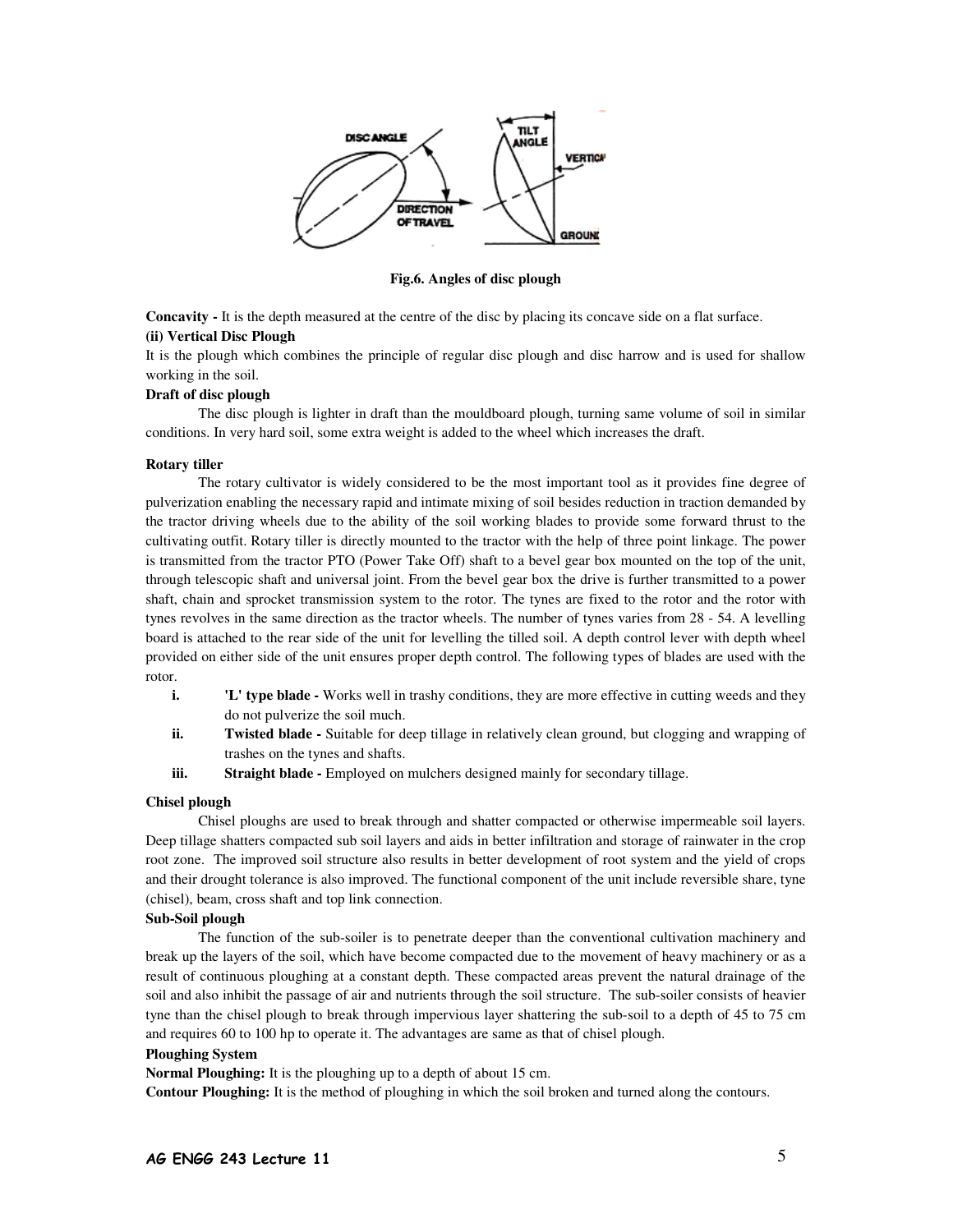#### **Ploughing of Land**

The ploughing of land separates the top layer of soil into furrow slices. The furrows are turned sideways and inverted to a varying degree, depending upon the type of plough being used. It is a primary tillage operation, which is performed to shatter soil uniformly with partial or complete soil inversion. There are a few important terms frequently used in connection with ploughing of land.



#### **Fig.7. Plough furrow**

**(i) Furrow -**It is a trench formed by an implement in the soil during the field operation (Fig.7 a).

**(ii) Furrow slice -** The mass of soil cut, lifted and thrown to one side is called furrow slice.

**(iii) Furrow wall -** It is an undisturbed soil surface by the side of a furrow.

**(iv) Crown -** The top portion of the turned furrow slice is called crown.

**(v) Back furrow -** A raised ridge left at the centre of the strip of land when ploughing is started from centre to side is called back furrow. When the ploughing is started in the middle of a field**,** furrow is collected across the field and while returning trip another furrow slice is lapped over the first furrow. This is the raised ridge which is named as back furrow (Fig.7b ).

**(vi) Dead furrow -** An open trench left in between two adjacent strips of land after finishing the ploughing is called dead furrow (Fig.7c).

**(vii) Head land -** While ploughing with a tractor to turn, a strip of un ploughed land is left at each end of the field for the tractor to turn, that is called head land. At the end of each trop, the plough is lifted until the tractor and the plough have turned and are in position to start the return trip. The head land is about 6 metres for two or three bottom tractor plough and one metre more for each additional furrow.

#### **Methods of ploughing**

In order to provide furrows at all times on the right hand side of the plough two method of working are used a) Gathering b) Casting.



Fig 8 a. Gathering b. Casting

**a) Gathering -** Whenever a plough works round a strip of ploughed land, it is said to be gathering.

**b) Casting -** Whenever a plough works round a strip of unploughed land, it is said to be casting.

 Ploughing of a field by casting or gathering alone is normally uneconomical. The following are a few important methods used in tractor ploughing.

i) Continuous ploughing method and ii) Round and round ploughing

### **Terminology of plough**

### **Centre of power**

It is the true point of hitch of a tractor.